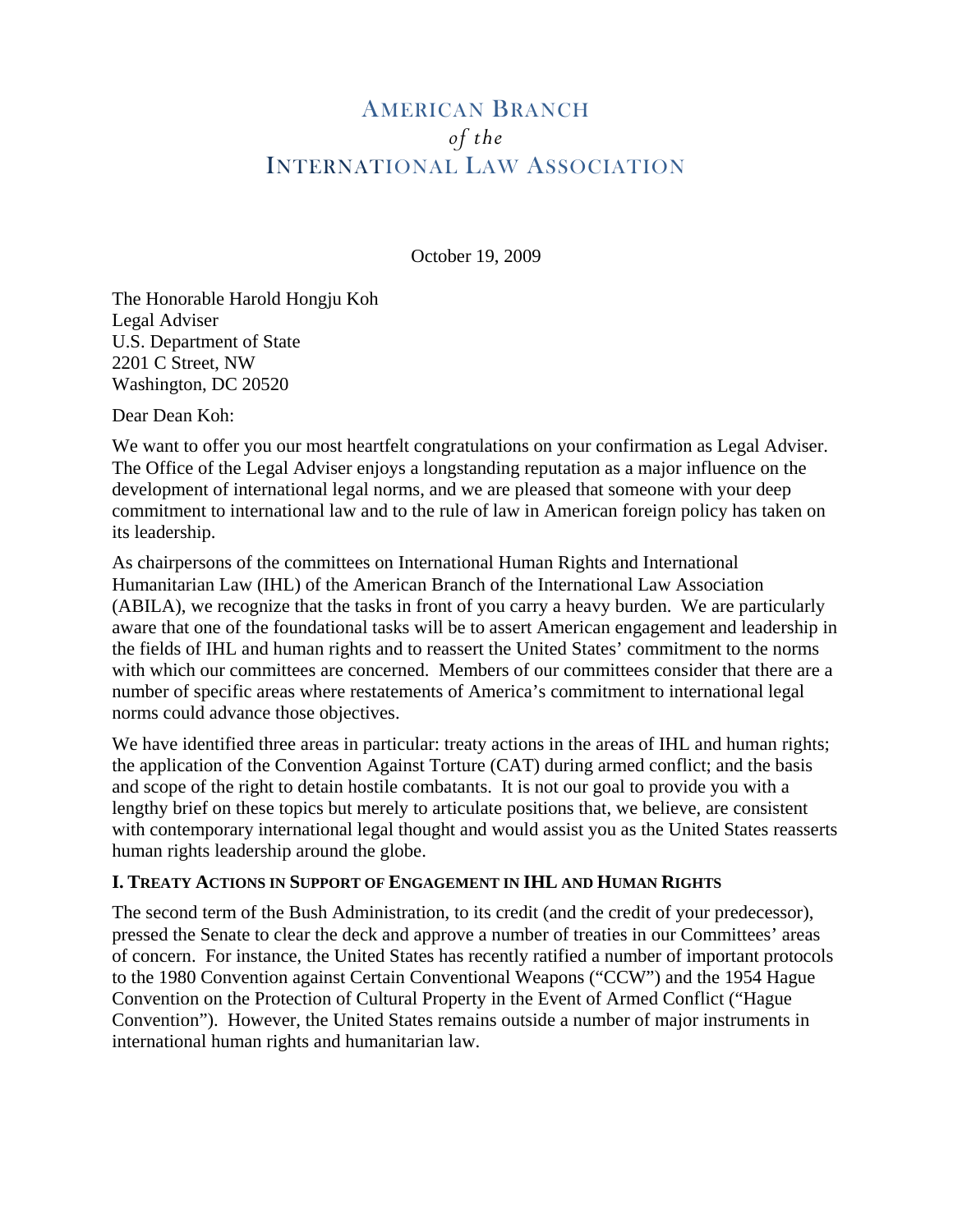## *Instruments in IHL*

With respect to IHL, and without prejudice to any other treaties to which the United States is not yet party, we would urge the Obama Administration to consider the following:

- o *Reprioritize the 1977 Additional Protocol II to the Geneva Conventions*. Submitted to the Senate for approval by President Reagan and yet dropped from the Obama Administration's first list of Treaty Priorities in May, Additional Protocol II provides basic rules for combatants in the event of non-international armed conflict, rules which the United States has long considered reflective of customary norms already binding on all states. Neither the previous nor the current administration has explained the U.S. reluctance to approve this important treaty in humanitarian law. In this light, continued failure to ratify – or to urge the Senate Foreign Relations Committee to consider its ratification – is inexplicable. Ratification would advance U.S. interests in ensuring that non-international armed conflict be governed by fundamental, humane norms of international law.
- o *Move forward a ratification transmittal package for the 1999 Second Protocol to the 1954 Hague Convention*. This treaty also largely codifies customary international humanitarian law with respect to cultural property and updates the 1954 Convention to ensure its consistency with norms adopted since the updating of the Geneva Conventions by the 1977 Additional Protocols and the CCW. To date, no serious objections to this protocol have been advanced. It reflects the strong American presence in The Hague at the time the instrument was negotiated by the Clinton Administration, involving a deep partnership between State Department and Pentagon lawyers. Particularly at a time when the United States and its allies are engaged in combat in places rich with historic and religious meaning, acceding to the Second Protocol would demonstrate American commitment to the distinction between military and civilian objectives in armed conflict.
- o *Initiate a review of the 1977 Additional Protocol I to the Geneva Conventions*. The perceived problems with Additional Protocol I are well-known and undoubtedly familiar to you. Previous administrations had concluded that much of Additional Protocol I reflected customary international humanitarian law. As a result, key guidance for U.S. military forces typically draws on the language of this instrument, to which 163 States are now party. Most of the significant concerns with the Protocol deal with issues of irregular forces waging the kinds of insurgent warfare to which the United States has sadly become accustomed during the past eight years. Given U.S. experience with application of a variety of IHL norms during this period, we think that a top-to-bottom review of Additional Protocol I should be initiated, focusing as much as possible on those norms previously considered problematic. We would encourage that any such review be open to the possibility of submitting Additional Protocol I to the Senate for advice and consent to ratification. Such a move would engender very strong support internationally as you attempt to reengage U.S. leadership in this area of international law. This would be particularly so in places, such as Afghanistan, where NATO airstrikes have occasionally imposed a heavy toll on civilians; restating U.S. commitment to norms of proportionality and distinction would undoubtedly be well-received.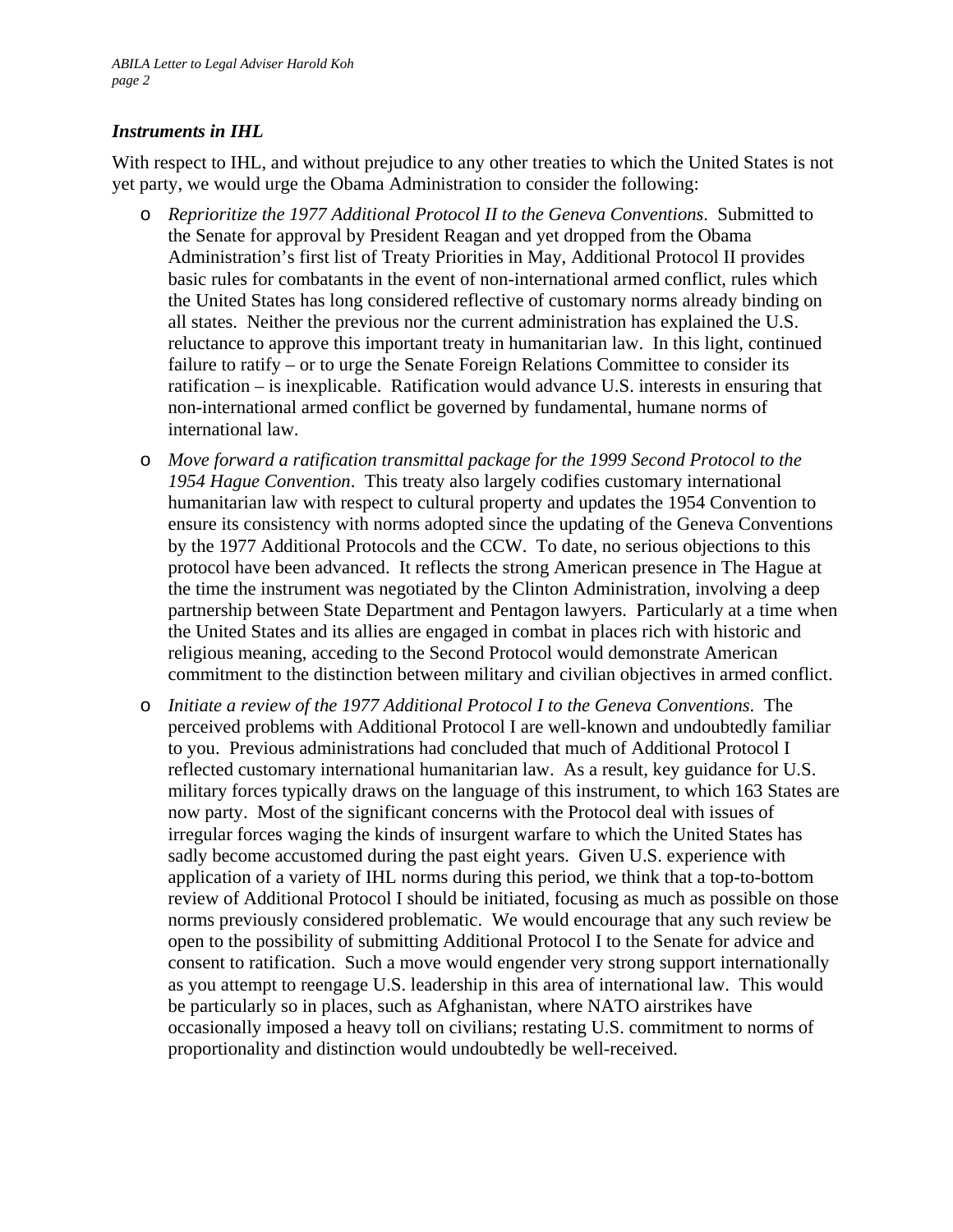#### *Instruments in Human Rights*

With respect to human rights instruments, we were heartened to see that the Obama Administration has reprioritized ratification of the 1979 Convention on the Elimination of All Forms of Discrimination Against Women. In addition to the treaties mentioned below, we wish to add our strong support to the priority the Administration has placed on Senate approval of CEDAW, the ratification of which should be urgently sought. We also wish to add our support to this past July's U.S. signature of the UN Convention on the Rights of Persons with Disabilities and urge the transmittal of the Convention to the Senate for approval as soon as possible.

We would encourage the Administration to consider these other steps, among others, to demonstrate the U.S. commitment to international human rights:

o *Recommit to the Optional Protocol to the Vienna Convention on Consular Relations*. The United States, as you know, deployed the Optional Protocol to great effect in 1979, bringing a claim against the Government of Iran following its detention of Americans at the U.S. Embassy. The claim helped mobilize international opinion against the outrageous behavior of the Iranian Government. Yet in the wake of several cases brought under the Protocol against the United States, the previous administration withdrew from the Optional Protocol, stating the following:

> . . . we will continue to live up to our obligations under the Vienna Convention. We will continue to believe in the importance of consular notification. But this particular optional protocol was in our federal system being interpreted in ways that we thought were inappropriate for a system in which there is a jurisdictional issue between the federal government and the states. And that's really what this is about.

*See Briefing En Route to Mexico*, Secretary Condoleezza Rice, Mexico City, Mexico, Mar. 10, 2005. The federalism excuse should be seen as a hurdle to overcome rather than a solid barrier that precludes U.S. participation. And it is solvable through concerted federal action to educate local law enforcement officials, as the previous administration wisely did. Fair or not, the withdrawal has been seen as part of a broader rejection by the United States of international treatymaking. At the same time, the withdrawal reduces the levers for the United States when dealing with future hostile entities that wish to detain and possibly abuse American citizens. Returning to the Protocol would be a mark of American leadership, likely encouraging others to join and thus expanding the U.S. ability to defend Americans abroad.

o *Consider transmittal to the Senate of the American Convention on Human Rights:* The American Convention on Human Rights has been in force since July 18, 1978. The Commission and Court created under the Convention have developed basic jurisprudence in international human rights law without the participation of the U.S. Government. The United States signed the treaty in 1977 but remains marginalized for failure to ratify the Convention. The United States should consider whether the marginalization of U.S. concerns serves American interests. An assessment of whether ratification of the Convention might be possible – including whether any understandings, declarations or reservations might be necessary – would be a strong step toward eventual ratification.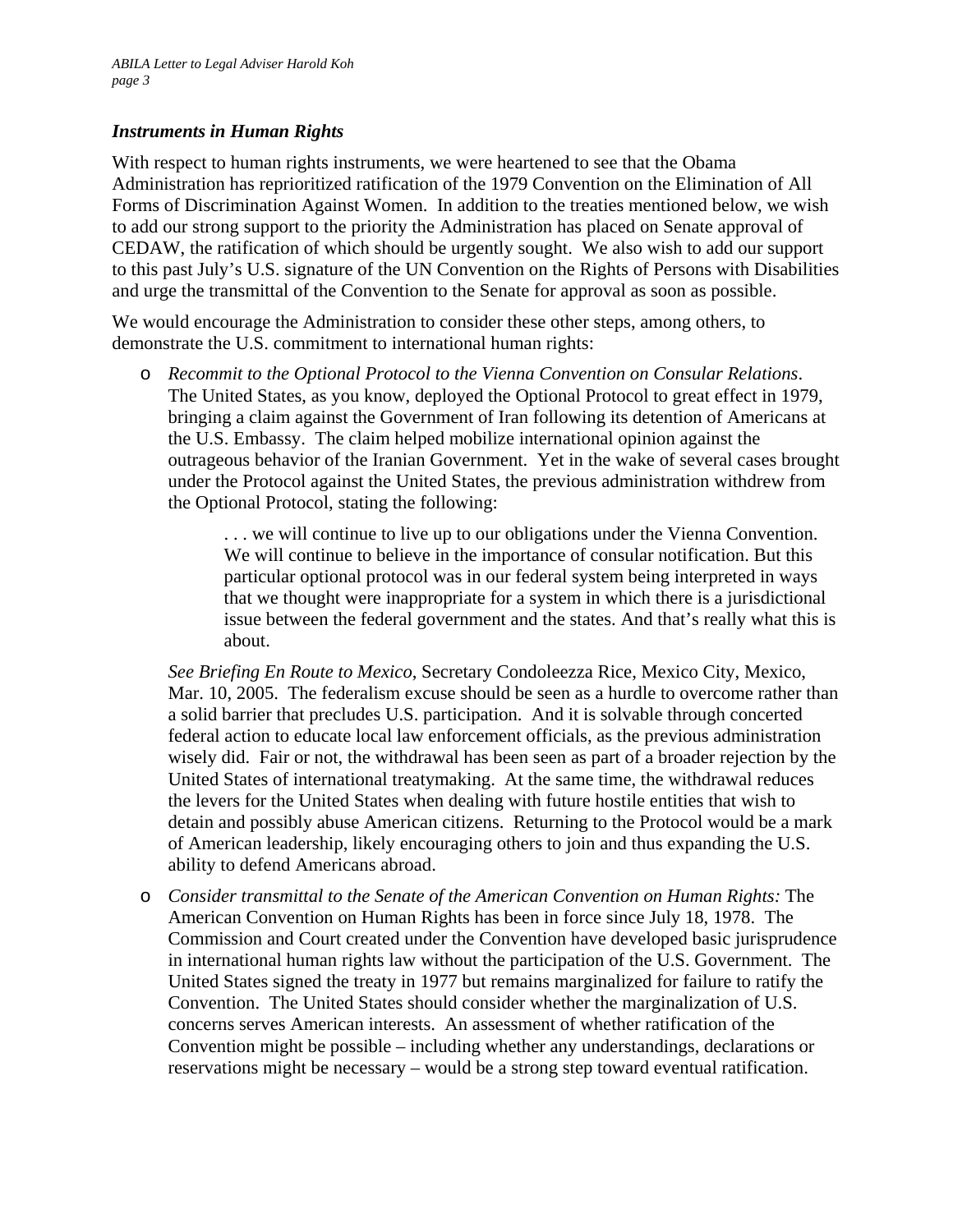o *Carefully study the 2006 International Convention for the Protection of All Persons from Enforced Disappearance, with an eye toward submitting to the Senate for ratification*. The Convention, which has not yet entered into force, prohibits enforced disappearances, defining the crime and requiring States Parties to enforce its prohibition as a matter of domestic law. While the previous administration participated in the negotiations, led by the Office of the Legal Adviser, it objected to the treaty on numerous grounds that we think are either overprotective of asserted U.S. equities or surmountable in a ratification process. Among other things, the United States should support the treaty's definition of the crime, accept its rejection of a defense of superior orders and welcome the broadbased right to know at the heart of its object and purpose. Acceptance of the Convention would contribute to international understanding that the United States has moved away from certain policies of the previous administration and that, as it has for decades, the United States stands with those around the world who are or have been subjected to this crime against humanity.

#### **II. THE APPLICATION OF THE CAT DURING ARMED CONFLICT**

The Bush Administration suggested that the CAT does not apply in times of armed conflict. At a meeting of the CAT Committee in 2006, the U.S. Delegation to the Committee made the following statement:

It is the view of the United States that these detention operations [in Guantanamo Bay, Cuba, and in Afghanistan and Iraq] are governed by the law of armed conflict, which is the *lex specialis* applicable to those operations. As a general matter, countries negotiating the Convention were principally focused on dealing with rights to be afforded to people through the operation of ordinary domestic legal processes and were not attempting to craft rules that would govern armed conflict. At the conclusion of the negotiation of the Convention, the United States made clear "that the convention . . . was never intended to apply to armed conflicts . . ." The United States emphasized that having the Convention apply to armed conflicts "would result in an overlap of the different treaties which would undermine the objective of eradicating torture." No country objected to this understanding.

*See* U.S. Meeting with U.N. Committee Against Torture: Opening Remarks of John B. Bellinger III, May 5, 2006.

We recognize that the notion of the laws of armed conflict as a *lex specialis* may play an important interpretive role where both IHL and human rights law apply. Unfortunately, the cited remarks were widely interpreted as suggesting that the laws of war displaced the obligations of the CAT during wartime. That plainly is not so. Moreover, given the widespread concerns about U.S. adherence to the CAT in view of certain practices of the last administration, it is particularly important that the State Department clarify its understanding that the CAT in general and its prohibition on torture in particular are fully applicable even in wartime and within theatres of active combat. The CAT itself admits of no exceptions. Article 2(2) provides: "No exceptional circumstances whatsoever, whether a state of war or a threat of war . . . may be invoked as a justification of torture."

The CAT Committee, in 2006, urged the United States to recognize that the Convention does apply during armed conflict. *See Conclusions and Recommendations of Committee Against*